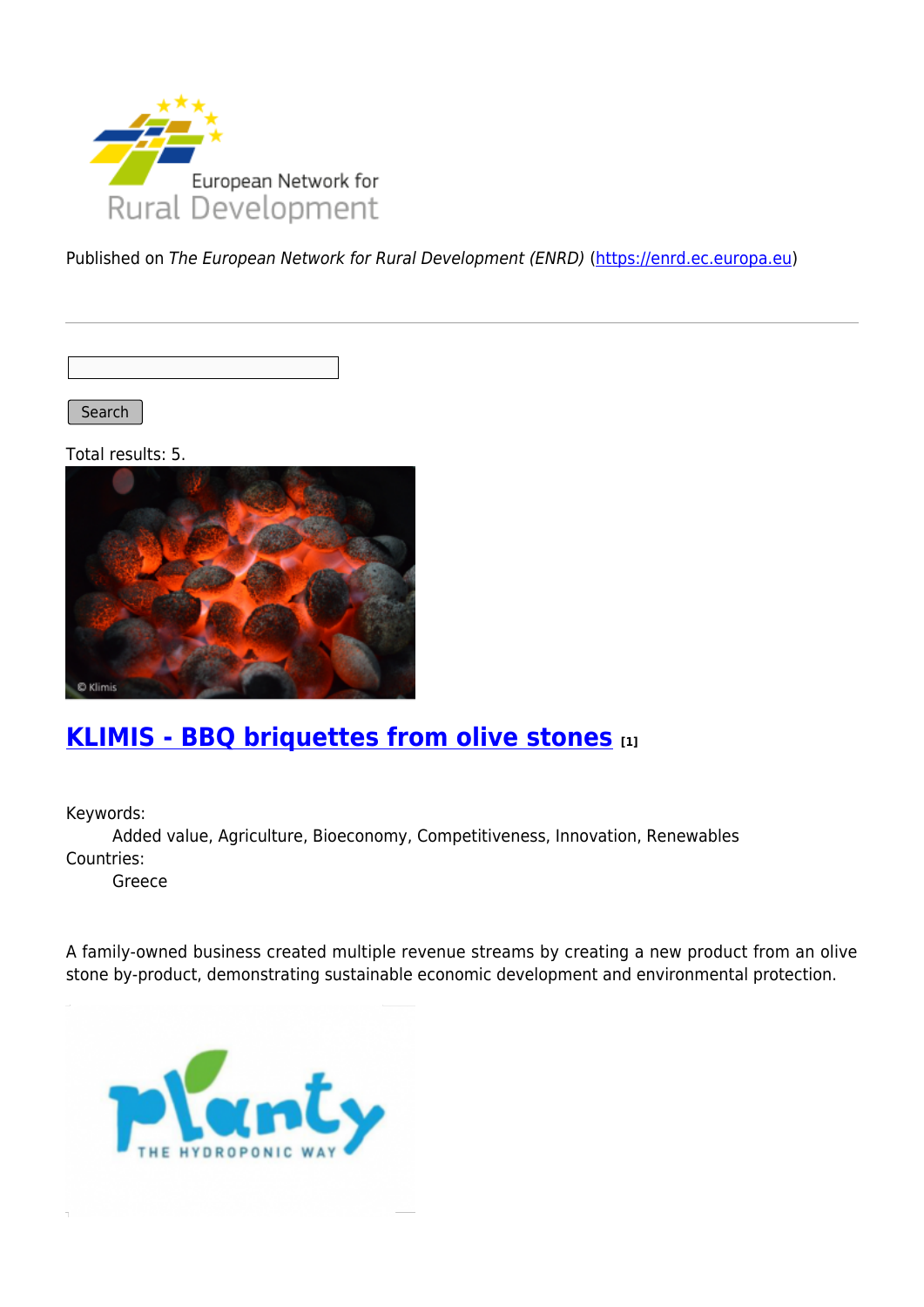## **[Aeroponics Mediterranean Ltd. – 'Planty'](https://enrd.ec.europa.eu/projects-practice/aeroponics-mediterranean-ltd-planty_en) [2]**

Keywords:

Agriculture, Entrepreneurship, Innovation, Market development, Product quality, Sustainability Countries:

Cyprus

'Planty' have built a state-of-the-art greenhouse, that uses environmentally friendly techniques and covers the complete production cycle from seed to market.



## **[Zacharias Symeou Sheep Farm](https://enrd.ec.europa.eu/projects-practice/zacharias-symeou-sheep-farm_en) [3]**

Keywords:

Animal husbandry, Farm restructuring/modernisation, Job creation, Organic farming, Product quality, Renewable energy

Countries:

Cyprus

A family farm used investment support to set up a state-of-the-art sheep farm for the production of high-quality sheep milk.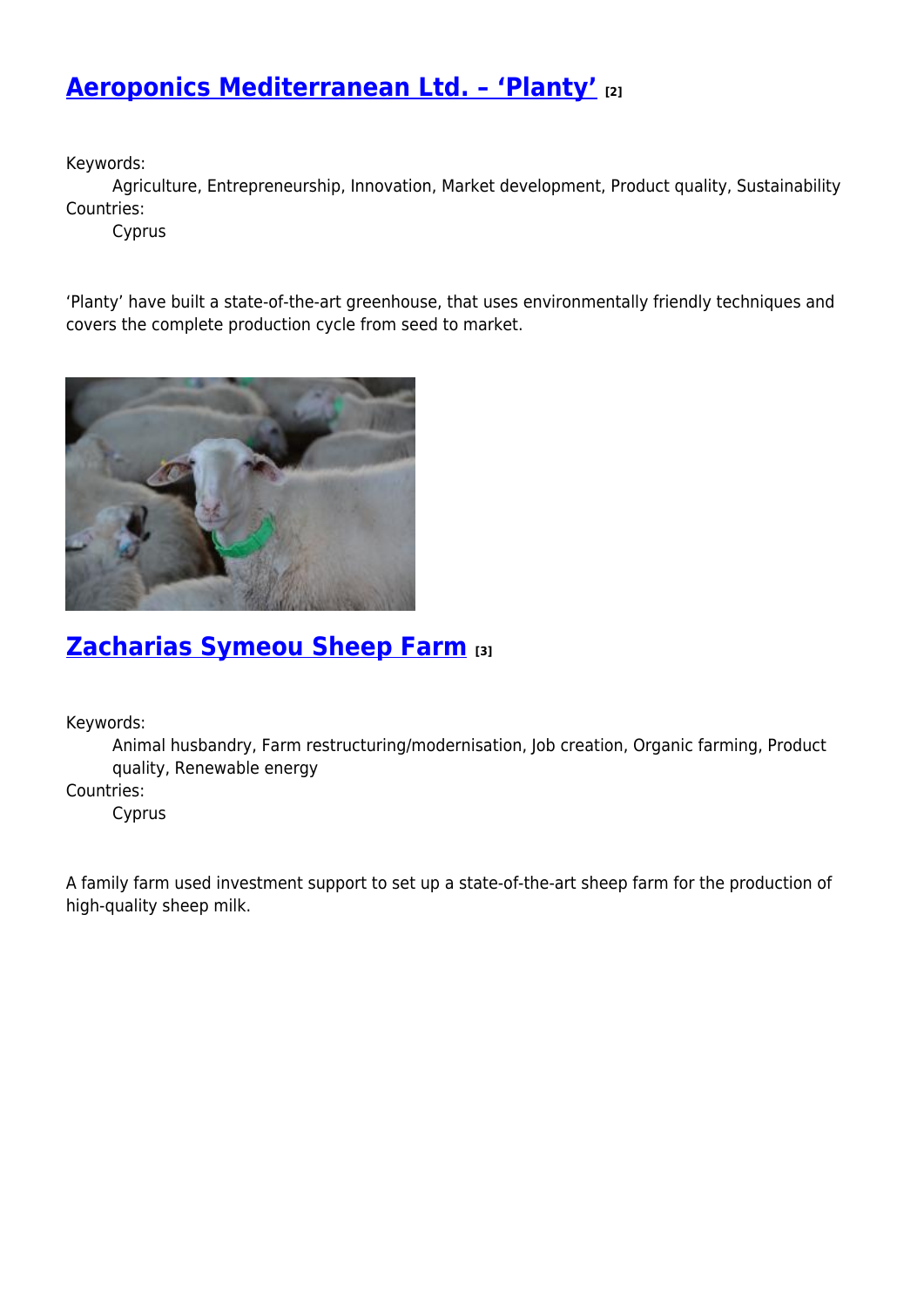

# **[Broadband Network Development in Rural 'White Areas' of](https://enrd.ec.europa.eu/projects-practice/broadband-network-development-rural-white-areas-greece_en) [Greece](https://enrd.ec.europa.eu/projects-practice/broadband-network-development-rural-white-areas-greece_en) [4]**

Keywords:

Broadband, Information & Communications Technology (ICT), Rural Inspiration Awards: nominees, Rural services

Countries:

Greece

The Rural Broadband project is a national intervention to close the digital divide in remote and sparsely populated rural 'white areas'.